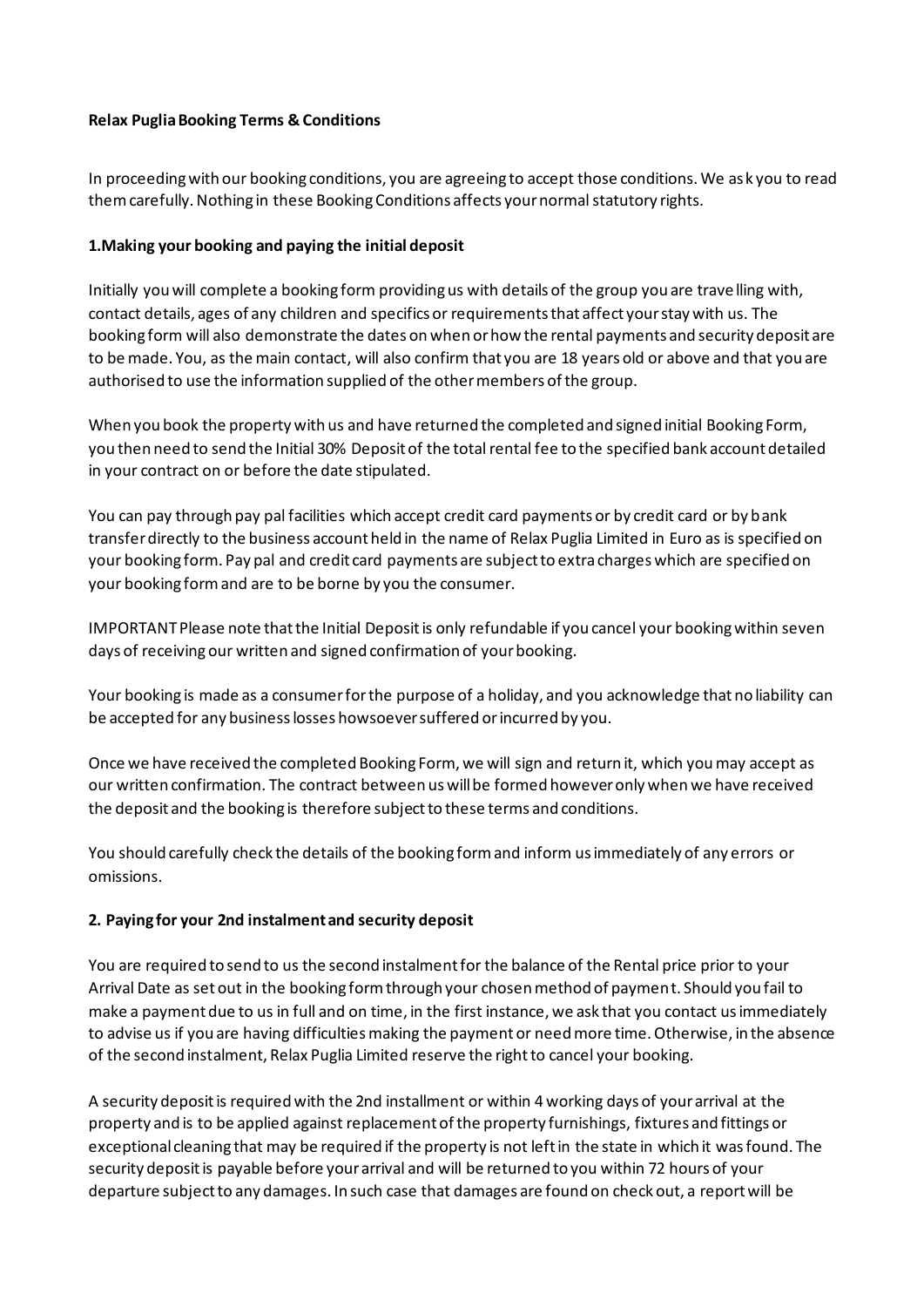made to the property owner and the deposit will be held until costs related to the damage can be assessed. The deposit will be released within 7 days less costs to make repairs or replace damaged items. The consumer will receive copies of invoices/receipts for their travel insurance.

If the damages assessed are more than the security deposit, the consumer must cover the cost.

Please provide us with correct and complete bank account details in order that we may return your security deposit without unnecessary delays on your departure (less, relative costs for any damages if applicable). We will not be responsible for exceptional charges, commissions, or related costs, charged by the bank due to information supplied being incorrect or incomplete at the time of check out.

# **3. If you cancel or amend your booking**

If you need to cancel or amend your booking you must send us an email or communicate by telephone any modification or cancellation as soon as possible.

You will also be required to confirm your cancellation or modification in writing to the addresses shown on our booking form. A cancellation will not take effect until we receive written confirmation from you, and it has been acknowledged by us.

Should you cancel your booking within ten days of receiving our written confirmation for a valid and credible reason, documented with a letter from a Doctor for example and we are satisfied that your cancellation is justified, we will refund the initial deposit to you less an administration fee of €50. After such period, should you cancel your booking more than four weeks prior to the Arrival Date, we will retain the Initial Deposit and your holiday rental booking will be deemed cancelled.

If we have also received the second instalment, the final rental balance, on the date specified on the booking form, prior to your arrival as required by the agreement and thereafter you then cancel; we reserve the right to retain 100% of the rental cost. In these circumstances we will only refund the second instalment ie. 70% (less any costs incurred to find an alternative booking) to you, if, we are able to secure an alternative booking for the Property at the same selling price it was sold to you.

If any member of the group withdraws from the holiday, we will require written confirmation prior to your arrival and before check-in. Please also note requirements under Point 11, applicable to all group members travelling.

## **4. If we cancel or amend your booking**

We would not expect to have to make any changes to your booking, but sometimes problems occur, and we do have to make alterations or, very occasionally cancel bookings.

If this does happen, we will contact you as soon as is reasonably practical and inform you of the cancellation or the change to your booking and, if it is necessary to cancel your booking, we will refund the balance of any money you have paid us.

Relax Puglia reserves the right to modify prices on the website from time to time, for example if corrections are required as errors may occur, or the changes may be made at the owners'request or due to market changes in the exchange rate or due to unsold weeks that need to be modified.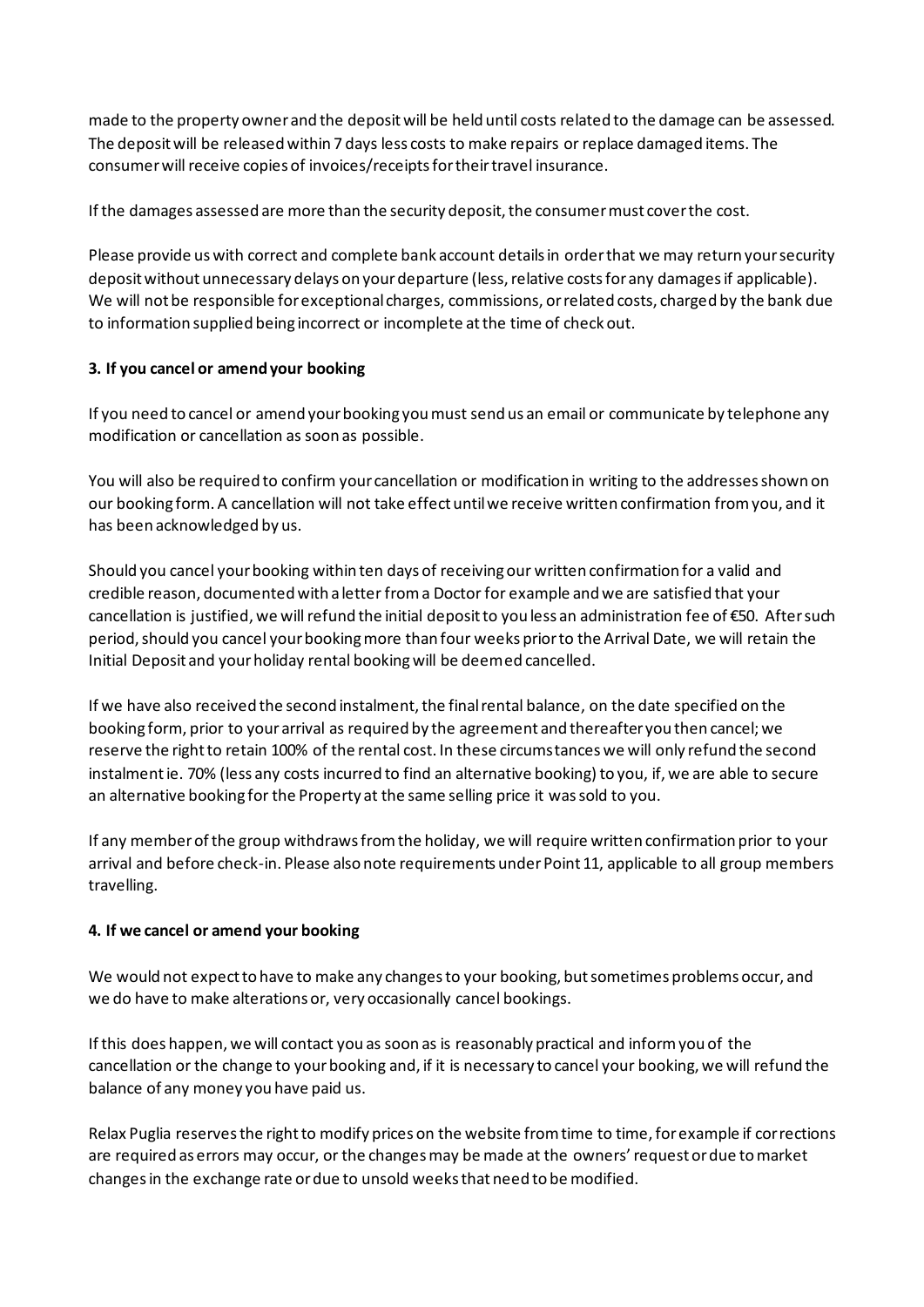#### **5. Force Majeure**

Compensation will not be payable if we are forced to cancel or make changes to your booking because of circumstances beyond our control. We are not liable to you for compensation in such cases of where the supplier of services could not be provided, even with all due care and attention taken, that could not be foreseen or avoided. These include, but are not limited by, war, threat of war, civil strife, riot, any labour dispute but not limited to strikes and industrial action, terrorist activity and consequences of or threat of terrorist activity, acts of God, natural or nuclear disasters, earthquakes or volcanic explosions, fire or explosion, chemical or biological disaster and adverse weather conditions, sea, sun, ice or bodies of water adverse conditions, epidemics and pandemics, collapse of building structures or similar events outside our or the supplier's control.

In the event of a Force Majeure resulting in you having to prolong your stay at the accommodation, beyond the length of the booking period stipulated in the agreement, we will consult the owners of the property for a pro rata rate to be applied to the extended time in the accommodation. In such event we or our suppliers are not obliged to pay any compensation for the prolonged stay nor are they in any way in breach of their contract nor liable if they are unable to extend the stay due to Force Majeure.

In all cases we advise you to take the necessary travel insurance cover required that would cover you, your group and members travelling with you, during your holiday period and in cases of force majeure, that would affect your travel arrangements.

#### **6. Your accommodation**

You can arrive at your accommodation after 4pm on the Arrival Date of your holiday and you must leave by 10 am on the Departure Date. Exceptions may be considered depending on the arrival and departure of other incoming and outgoing holidaymakers.

Once an appointment has been booked, to be agreed prior to your arrival, to enter the accommodation or meet at the appointed meeting place and you should decide to delay your arrival or be delayed for any reason, please contact the person on your booking form without delay. New arrangements will be made to accommodate your delay. Delays which cause a late arrival or pre-determined arrivals which surpass the hour of 8pm will be charged as an extra late arrival charge of €50.00, payable at check – in.

## **7. Holiday Insurance**

Holiday insurance is the responsibility of you and the members in your group with whom you are travelling with. Relax Puglia Limited accepts no responsibility for loss, damage, personal injury or the cost of medical care or treatment. In such case that you require medical attention during your holiday and need a translator or assistance, please contact the person on your booking agreement at the earliest opportunity.

#### **8. Your obligations**

We ask that all damages or breakages are reported immediately in order that breakages may be replaced, and damages rectified without delay.

You agree to comply with the Regulations as stated in the Property guide and any other regulations reasonably made from time to time and ensure that they are observed by all members of your party.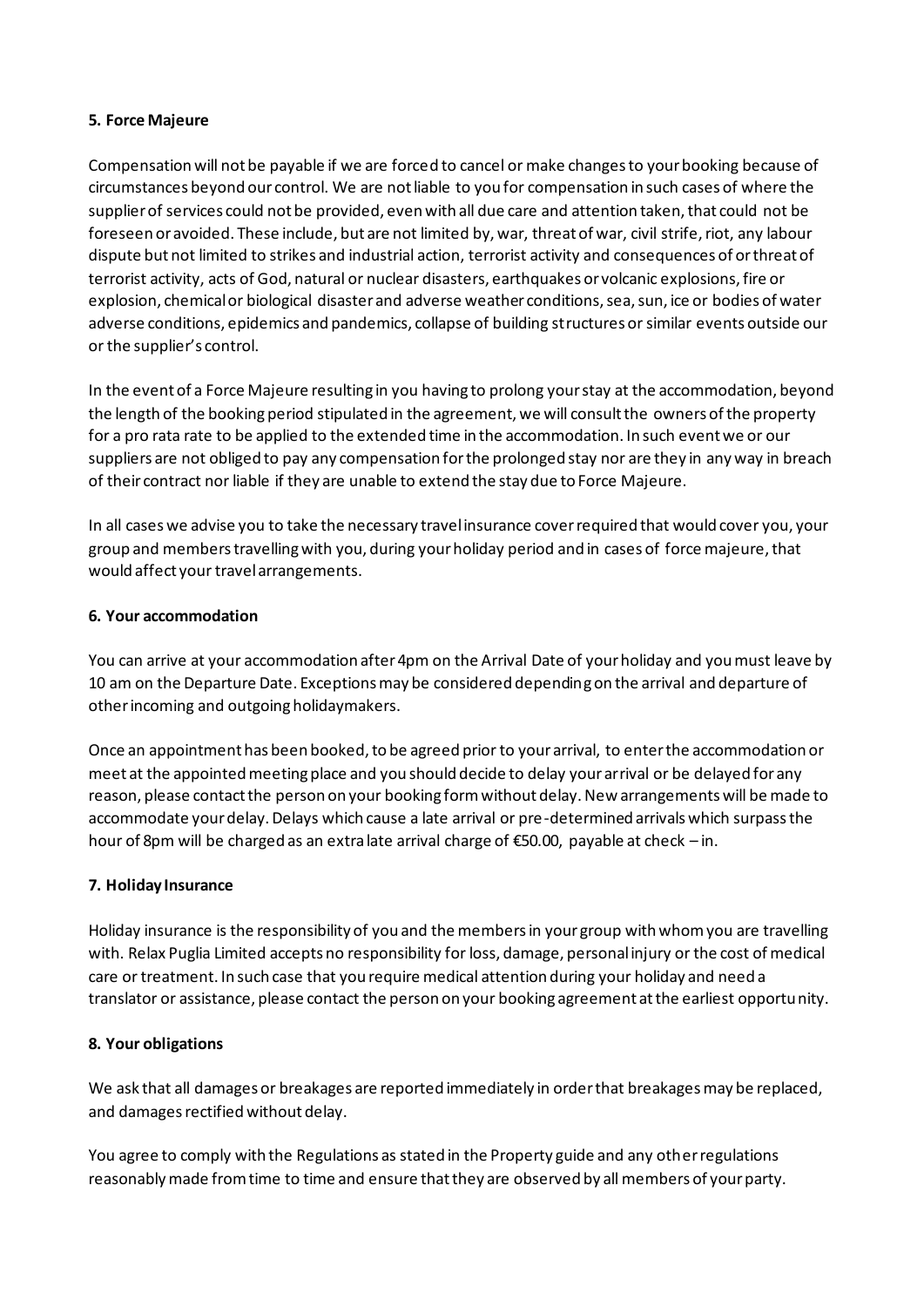You agree to keep and leave the Property and the furnishings, kitchen equipment, crockery, glasses, clean and in good condition. The property will be cleaned, and all towels and linen will be washed on your departure. All rubbish must be disposed of before your departure in the manner which is indicated in your Property Guide or instructions as provided on entry to the property.

You agree not to cause any damage to the walls, doors or windows of the Property nor to do anything that may be reasonably considered to cause a nuisance or annoyance to us or to any other occupier of adjoining or neighbouring properties.

You agree not to cause any damage to the pool, surroundings or furniture nor stain furniture or accessories with the use of sun creams and lotions.

You agree to take all necessary steps to safeguard your personal property. No liability to you is accepted in respect of damage to or loss of such property, except where the damage or loss is caused by our negligence.

You agree to take full responsibility for the children in your care and ensure their safety at all times, especially in the vicinity of the pool, dry stone walling or on roof tops where accessible.

You agree to ensure that each member of your party is covered by comprehensive travel insurance (including cancellation, flight delays, loss and damage to baggage and other property) and health insurance (including evacuation and repatriation coverage).

You cannot allow more people to stay in the Property than expressly authorised, nor can you significantly change the makeup of the party during your stay in the Property, nor can you take your pet into the Property unless it has been arranged in advance and it is shown on your confirmation. If you do so, we can refuse to hand over the Property to you or can require you to leave it. We will treat any of these circumstances as a cancellation of the booking by you. You agree to allow us or any representative of ours access at any reasonable time during your stay for the purpose of essential repairs, pool maintenance, utility deliveries and/or the mid-stay clean as applicable. The dates and times will be communicated in advance.

You agree to exercise reasonable and polite behaviour towards any staff members or representatives of the owner whilst carrying out their duties.

## **9. Our liability to you**

It is the responsibility of Relax Puglia Limited, to provide accommodation in accordance with the description supplied on making your booking. Relax Puglia takes reasonable care to ensure that the description matches the booked property. Sometimes changes are made to a property by the owner without our knowledge, however, Relax Puglia takes reasonable measures to be informed by the owners that any changes are improvements to the description and not with a negative impact.

Relax Puglia is not a Tour Operator but a supplier of accommodation only. Additional services suggested or organised for you to create a more memorable holiday (for example, boat trips, bike tours, chef-in-house, massage services) are to be paid locally at the pre-agreed price directly to the supplier. Relax Puglia is not liable to compensation in such case that you are not satisfied with the services supplied nor is Relax Puglia responsible for making payments on your behalf. Relax Puglia will assist in making bookings and organising additional services requested without any liability to them.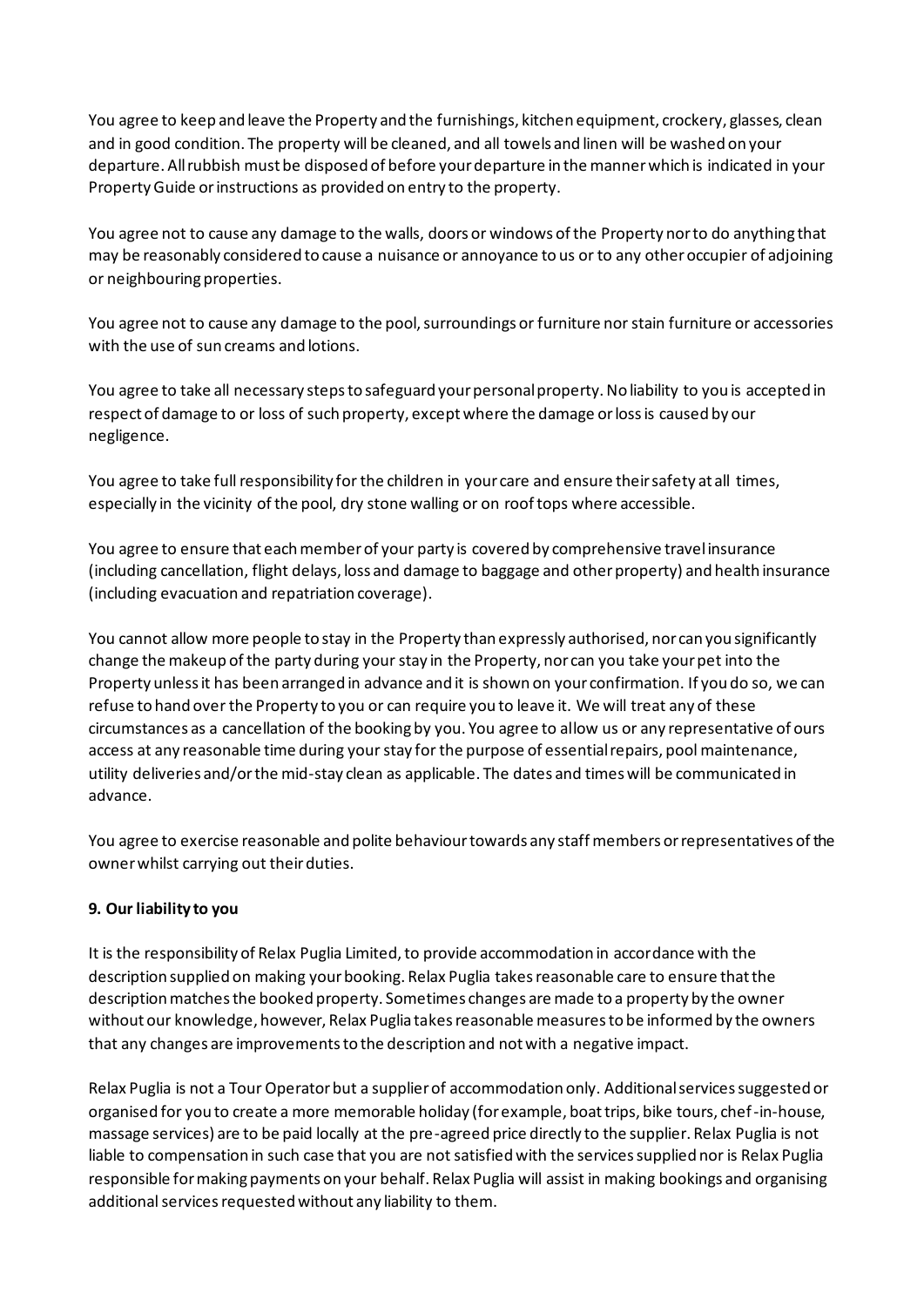# **10. Complaints**

Every effort has been made to ensure that you have an enjoyable and memorable holiday. However, if you have any cause for complaint it is important that remedial action is taken as soon as possible.

It is essential that you contact us if any problem arises so that it can be speedily resolved. It is often extremely difficult (and sometimes impossible) to resolve problems properly unless we are promptly notified. Discussion of any criticisms or issues whilst you are in residence will usually enable shortcomings to be rectified within a short time period. In particular, complaints of a transient nature (for example, regarding preparation or heating of the Property) cannot possibly be investigated unless registered whilst you are in residence.

# **11. Photo ID, tourist taxes**

The Italian legislation requires that all visitors to Italy are registered with the local police within 24 hours of arrival. They require names, dates of birth, birthplace, passport numbers and details of the length of stay and where they are staying. We therefore kindly request that all guests supply a copy of their passport 2 weeks prior to their arrival in order that the welcoming staff may register the required information within the stated timescale at the police station. Without such information made available in good time as requested, the obligation to the police will be your responsibility only.

Where applicable tourist taxes will be collected on the day of check out and deposited at the relative council. Each council has different pricing and therefore you will be advised of the amount per occupant, if at all, in your agreement with Relax Puglia Limited. The amount paid is a daily tax therefore is calculated by the number of days each guest occupies the property. Tourist taxes are not applicable to children under 12 and not all areas at the time of publication apply a tourist tax.

## **12. Enhanced Covid-19 Cancellation Policy**

We understand the difficulties in planning a holiday during the COVID-19 crisis. We want to be as supportive as possible, and as a result, we have adopted a cancellation policy in response to the dynamic COVID-19 situation. You can, for a small administrative fee of €50, cancel or change your booking, or opt for a credit note:

- If non-essential travel to Italy is advised against by the EU Commission, the FCDO or WHO;
- If borders to your destination are closed;
- If you are required to quarantine on arrival or on your return home

## **13. Exclusive information for UK citizens travelling to the EU**

Relax Puglia Limited does not accept any liability for unforeseen effects or consequences due to BREXIT, nor does it accept liability for any consequential loss thereof for consumers who are unaware of their travel requirements from the 1st of January 2021.

Consult online guidance from abta.com or gov.uk before travelling to the EU.

Passports – You need to have at least 6 months on an adult or child passport to travel to Italy from The UK as of the 1st of January 2021, and less than 10 years old.